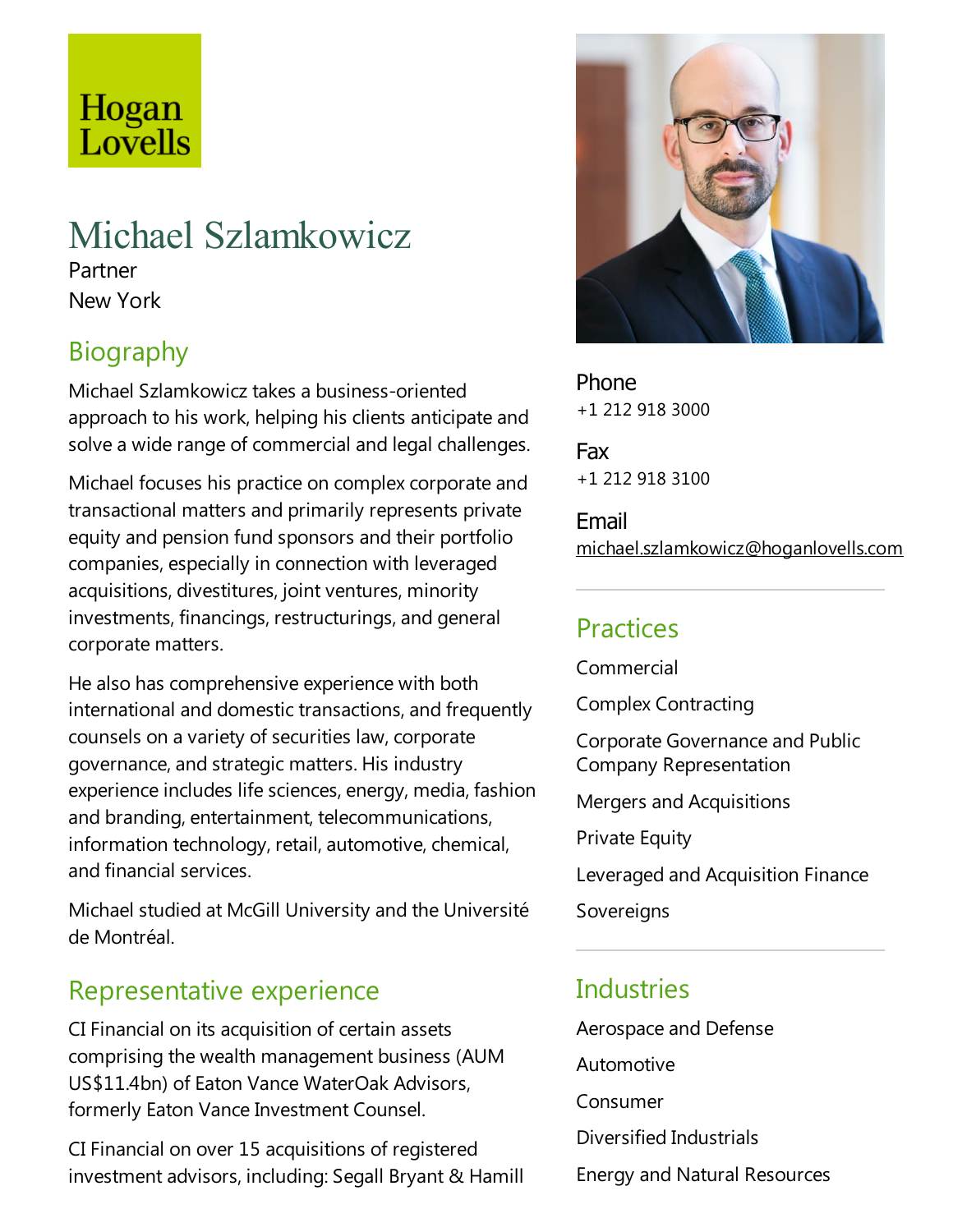(AUM US\$23.1bn), Portola Partners Group (AUM US\$5.2bn), and Dowling & Yahnke (AUM US\$5.1bn).

21st Century Fox in its joint venture with Apollo to create a leading global multi-platform content provider, bringing together Endemol and Shine Group.

Actis on its sale of Anthelio Healthcare Solutions to Atos.

Alcon in the acquisition of Transcend Medical, Inc., developer of technologies for the treatment of glaucoma.

Ford on its acquisition of SAIPS, an Israel-based machine learning company.

Google in its acquisition of Lift Labs.

Next Issue Media in connection with a US\$50m investment by KKR.

Novartis in its acquisition of Encore Vision, focused on the development of a novel treatment in presbyopia.

Novartis in its US\$665m acquisition of Selexys Pharmaceuticals, a developer of therapeutics to treat pain associated with blood/inflammatory disorders like sicklecell disease.

One Rock Capital on its acquisition of Chevron's Hawaii assets.

One Rock Capital on its acquisition of FXI, a leading foam producer.

Pamplona Capital in its acquisition of BBB Industries.

Pamplona Capital in its acquisition of Charter Nex Holdings.

Pfizer on its immuno-oncology research collaboration with Western Oncolytics to investigate novel oncolytic virus technology.

Valeant on thesale of Dendreon Pharmaceuticals, Inc. to the Sanpower Group Co., Ltd for US\$820m.

\*Matter handled prior to joining Hogan Lovells.

## Awards and rankings

Financial Institutions Life Sciences and Health Care Technology and Telecoms Private Capital

#### Areas of focus

Corporate Group Structures Company Formation Merger Control Bolt-ons Buy Outs Co-investments **Fxits** Initial Public Offerings Management Incentive Plans Management Teams **Secondaries** Fashion and Luxury Brands Retail and Consumer Goods Emerging Companies Oil and Gas: Pipelines and Midstream Facilities Oil and Gas: Refinery and Petrochemical Projects

Power: Renewable Power

Hospitals and Health Care Providers

Medical Devices

Pharmaceuticals and Biotechnology

Sovereign Investors

Sovereign Wealth

# Education and admissions